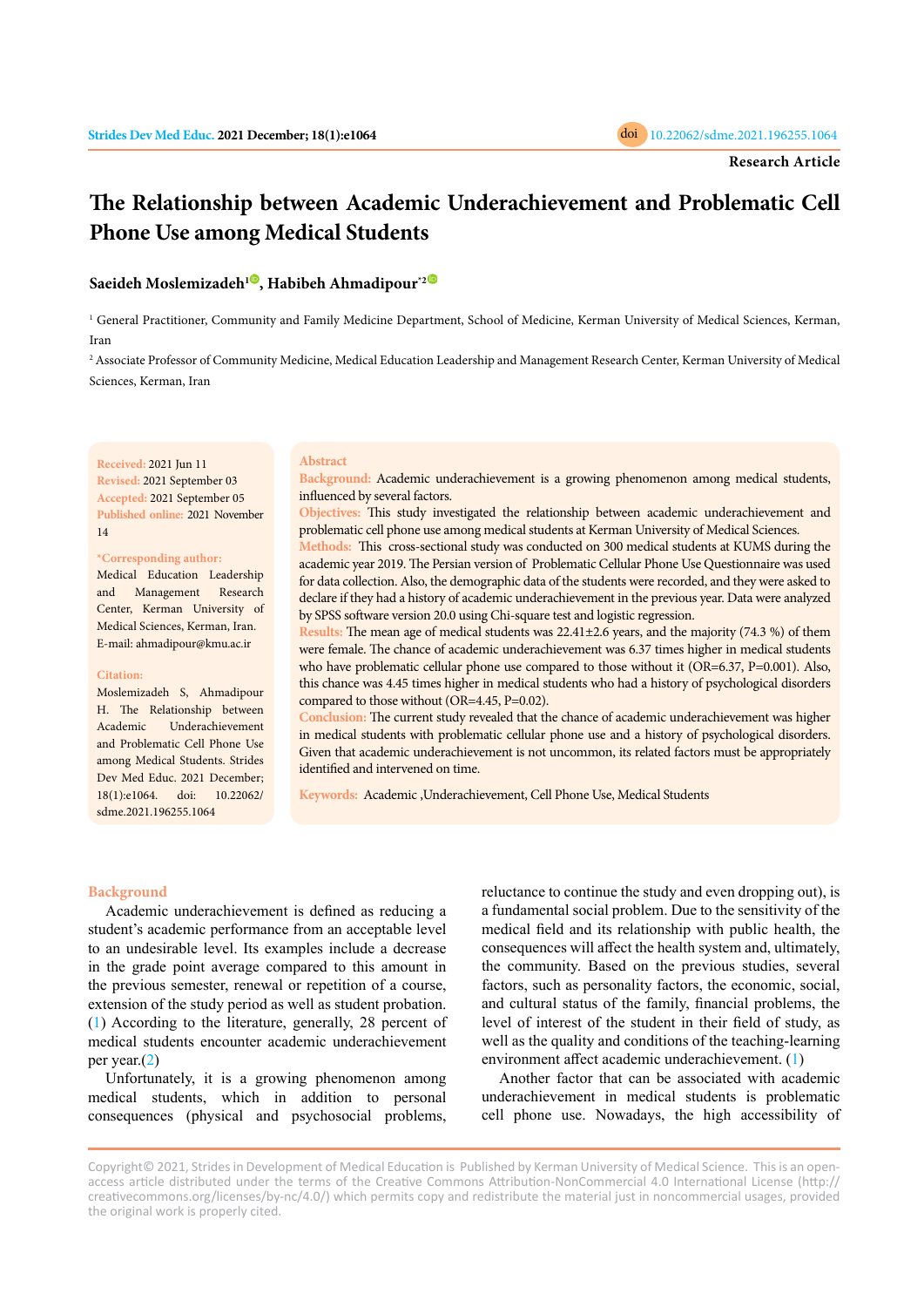smartphones has caused the new generation (Digital citizens) to spend more time using them during their daily life. Although more student access to smartphones can be an opportunity to enhance the learning process, if this is not channeled in the right way, it can negatively affect students' academic performance.[\(3](#page-3-0))

Yadav and Yadav revealed that more than half of medical students at the University of Western Maharashtra, India, were using mobile phones during college hours, which certainly has a negative effect on their concentration and learning.([4](#page-3-0))

Neha Sharma et al. found that very few medical students used their mobile phones for academic purposes.[\(3](#page-3-0)) Arwa Jamal et al. reported sleep and concentration problems as the main side effects of smartphone use among female medical students at Taibah University in Saudi Arabia, which can affect their academic performance.([5](#page-3-0)) Najam Siddiqi et al. showed that 65% of medical students at Oman Medical College sent or received messages during the lectures, and 20% of them played games, which may distract them from concentrating on the learning process [\(6](#page-3-0)).

# **Objectives**

According to the corresponding author's experience, most medical students who were referred to the counseling center of Kerman Medical School due to academic underachievement reported that unnecessary use and excessive spending time on social networks are some of the main reasons for their failure. Given the importance of identifying the dimensions of this issue, the current study was done to determine the relationship between academic underachievement and problematic cellular phone use (CPU) among medical students at Kerman University of Medical Sciences (KUMS) during the academic year 2019.

#### **Methods**

This cross-sectional study was conducted on 300 medical students at KUMS during the academic year 2019. Our statistical population was medical students who were studying at different educational levels during the study period. The participants entered the study using the quota sampling method, and those who answered less than 90% of the questions were excluded from the study.

 The Persian version of the 12-item Problematic Cellular Phone Use Questionnaire (PCPU-Q) was used for data collection. The first seven questions investigate the problematic CPU symptoms in the previous year, and the following five items measure the dysfunction in academic performance, relationship with the family and friends, physical and psychological conditions, and financial problems due to problematic CPU. A Yes/No scale was used for the responses. Equal or more than four positive responses in the first seven questions implies problematic CPU. The validity and reliability of the original and Persian versions have been confirmed in previous studies. ([7,](#page-3-0) [8](#page-3-0))

Also, the demographic data of the students (age, gender, educational level, place of residence, marital status, and monthly household income) were recorded. The participants were asked to declare if they had a history of academic underachievement (a decrease in the grade point average compared to its value in the previous semester, renewal or repetition of a course, and extension of the study period in the last year.

Data were analyzed using SPSS software version 20.0 (SPSS Inc., Chicago, IL, USA) by Chi-square test and logistic regression.

# **Results**

The mean age of medical students was  $22.41 \pm 2.6$  years, and the majority (74.3 %) of them were female. Table 1 shows the demographic characteristics of the participants.

Of 300 medical students at different educational levels, 59 students (19.7 %) declared that they had a history of academic underachievement in the previous semester.

Our results showed that the frequency of academic underachievement had no statistically significant difference according to the participants' characteristics except for the history of psychological disorders. The frequency of academic underachievement was higher in medical students who had a history of psychological disorders (12.4%) compared to those without it (4.6%) (P=0.03; [Table 2](#page-2-0)).

Also, 139 (46.3%) students were found with equal or more than four positive responses in the first seven questions on PCPU-Q, indicating problematic CPU. This frequency had no statistically significant difference

| <b>Characteristics</b> |                 | N(%       | <b>Characteristics</b>             | N(%)             |            |
|------------------------|-----------------|-----------|------------------------------------|------------------|------------|
| Gender                 | Male            | 77(25.7)  |                                    | Dormitory        | 113(37.7)  |
|                        | Female          | 223(74.3) | Residence                          | With the parents | 106(35.3)  |
| Marital status         | Single          | 243(81.0) |                                    | Owen's home      | 81 (27.0)  |
|                        | Married         | 57(19.0)  |                                    | Poor             | 14(4.7)    |
| Educational<br>level   | Basic sciences  | 117(39.0) |                                    | Moderate         | 112(37.3)  |
|                        | Physiopathology | 45(15.0)  | Household income                   | Good             | 152(50.7)  |
|                        |                 |           |                                    | Missing          | 22(7.3)    |
|                        | Clerkship       | 71(23.7)  |                                    | Yes              | 18(6.0)    |
|                        | Internship      | 67(22.3)  | History of psychological disorders | No               | 282 (94.0) |

**Table 1.** Demographic characteristics of the medical students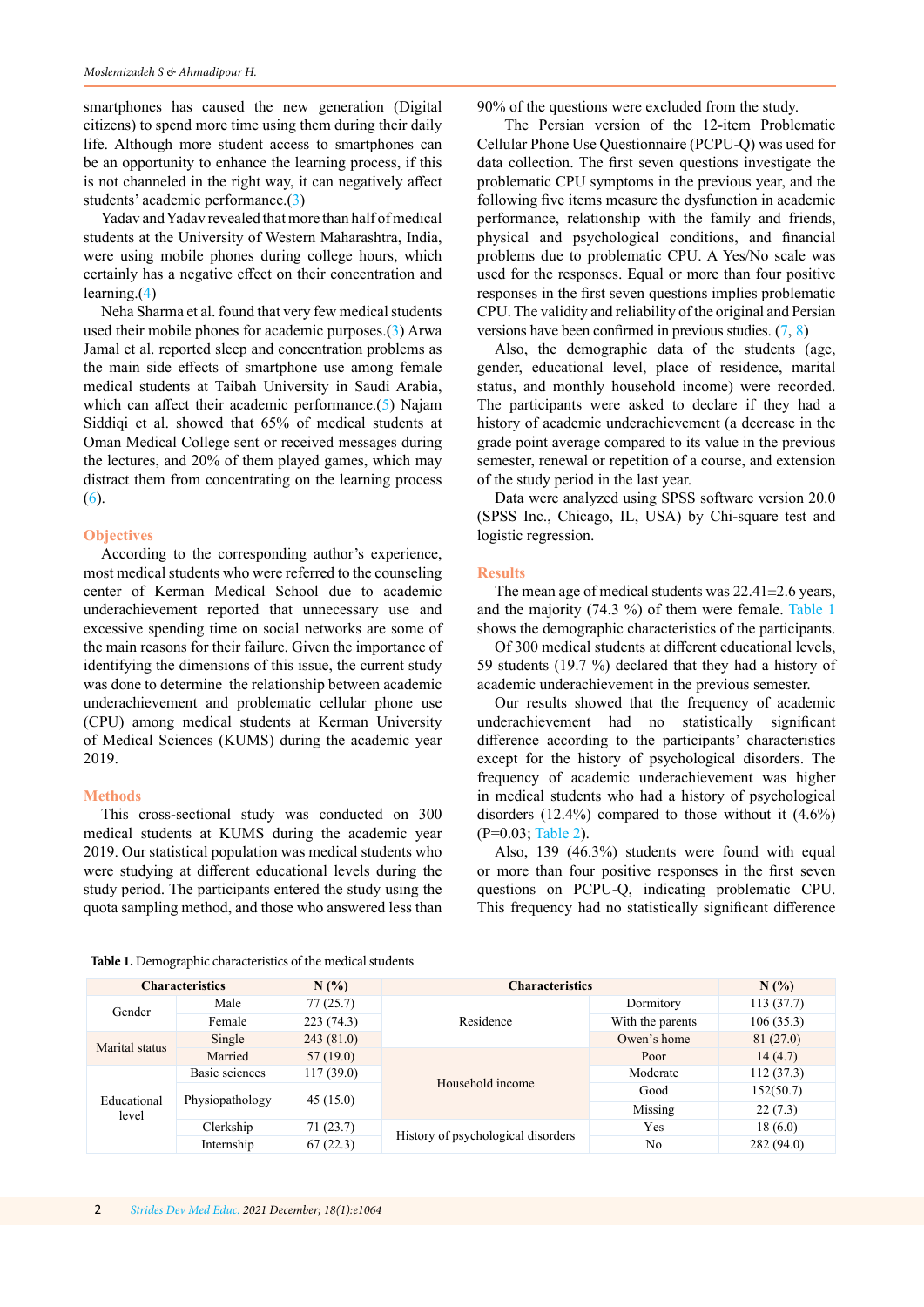<span id="page-2-0"></span>according to the participants' characteristics.

those without it (OR=4.45, CI95%=1.22-16.20, P=0.02).

The frequency of academic underachievement was higher in medical students who had problematic CPU (79.7%) compared to those without it  $(38.2\%)$  (P=0.001; Table 2).

The logistic regression results revealed that among the study variables, the history of psychological disorders and the problematic CPU could significantly predict academic underachievement. The chance of academic underachievement was 6.37 times higher in medical students who had problematic CPU compared to those without it (OR=6.37, CI95%=2.93-13.87, P=0.001).

Also, this chance was 4.45 times higher in medical students who had a history of psychological disorders than

## **Discussion**

About twenty percent of the studied medical students at KUMS declared that they had academic underachievement in the previous semester. Esmaeilpour-Bandboni et al. (2016) reported that 28.1 percent of the students at the Guilan University of Medical Sciences confronted academic failure.[\(1](#page-3-0)) Derby et al. found that 11 percent of medical students in the US are seriously considering dropping out. This study also noted that about 3 percent of medical students do not graduate.([9](#page-3-0))

Another study in Iran conducted by Azari et al. reported that about 12 percent of medical students had the

**Table 2.** Comparison of the academic underachievement frequency in medical students according to demographic characteristics and history of psychological disorders

| <b>Characteristics</b>               |                 | Academic<br>underachievement |                | <b>Characteristics</b>                            |                  | Academic underachievement |                |
|--------------------------------------|-----------------|------------------------------|----------------|---------------------------------------------------|------------------|---------------------------|----------------|
|                                      |                 | <b>Yes</b>                   | N <sub>0</sub> |                                                   |                  | Yes                       | N <sub>0</sub> |
| Gender<br>$P=0.17$                   | Male            | 11(14.3)                     | 66 (85.7)      | Residence<br>$P=0.15$                             | Dormitory        | 26(23.0)                  | 87(77.0)       |
|                                      | Female          | 48(21.5)                     | 175(78.5)      |                                                   | With the parents | 10(12.3)                  | 71 (87.7)      |
| Marital status<br>$P=0.16$           | Single          | 52(21.5)                     | 191(78.5)      |                                                   | Owen's home      | 23(21.7)                  | 83 (78.3)      |
|                                      | Married         | 7(12.3)                      | 50(87.7)       | Household income<br>$P=0.75$                      | Poor             | 4(7.2)                    | 10(4.45)       |
| <b>Educational</b> level<br>$P=0.23$ | Basic sciences  | 25(21.6)                     | 91 (78.4)      |                                                   | Moderate         | 20(36.4)                  | 92(41.2)       |
|                                      | Physiopathology | 5(11.1)                      | 40 (88.9)      |                                                   | Good             | 31(56.4)                  | 121(54.3)      |
|                                      | Clerkship       | 18 (25.4)                    | 53 (74.6)      | History of psychological<br>disorders<br>$P=0.03$ | Yes              | 7(12.1)                   | 12(6.4)        |
|                                      | Internship      | 11(16.4)                     | 56 (83.6)      |                                                   | No               | 52 (87.9)                 | 229 (95.4)     |

experience of academic underachievement/failure at least once.([10](#page-3-0)) According to the mentioned studies, academic failure is not uncommon among medical students. On the other hand, these students are involved in patient care in clinical settings; therefore, it is necessary that the reasons for their academic failure be carefully evaluated and intervened.

Our study showed that among all the characteristics of the participants, only the previous history of psychiatric disorders had a significant relationship with academic failure. Medical students who had a previous history of psychiatric disorders were four times more likely to fail academically. This result is consistent with the study conducted by Wanda Tempelaar et al. in the Netherlands. They found that underachievement at secondary school is associated with general mental health problems.([11\)](#page-3-0)

We found that academic underachievement was about 6.5 times higher in medical students who had problematic CPU, which is consistent with studies conducted in this regard.  $(4-6)$  $(4-6)$  $(4-6)$  $(4-6)$ 

 Unlike the present study and the studies mentioned above, Sharma et al. revealed that about 60 percent of medical students in Rajasthan, India had acceptable marks despite the excessive use of mobile phones. They argued that this finding indicates that most of the students participating in their study have used mobile phones to improve their academic performance.([3\)](#page-3-0)

As mentioned above, academic failure among medical

students is not an uncommon phenomenon, which can have irreparable consequences (due to the nature of studying medicine) in addition to numerous personal and social consequences. The present study and similar studies in this regard have identified several factors related to this phenomenon that should be carefully considered by planners, policymakers, and educational officials. The present study was cross-sectional, which limits temporal sequencing between variables. On the other hand, the history of academic underachievement was expressed by the students, and the study was limited to students of the Kerman University of Medical Sciences; thus, its generalization should be made with caution.

# **Conclusion**

The current study revealed that the chance of academic underachievement was higher in medical students who had problematic CPU and a history of psychological disorders. Given that academic underachievement is not uncommon, its related factors must be appropriately identified and intervened on time.

**Acknowledgments:** The authors declare their gratitude to the medical student who participated in the study.

**Conflict of interest:** The authors have no conflicts of interests.